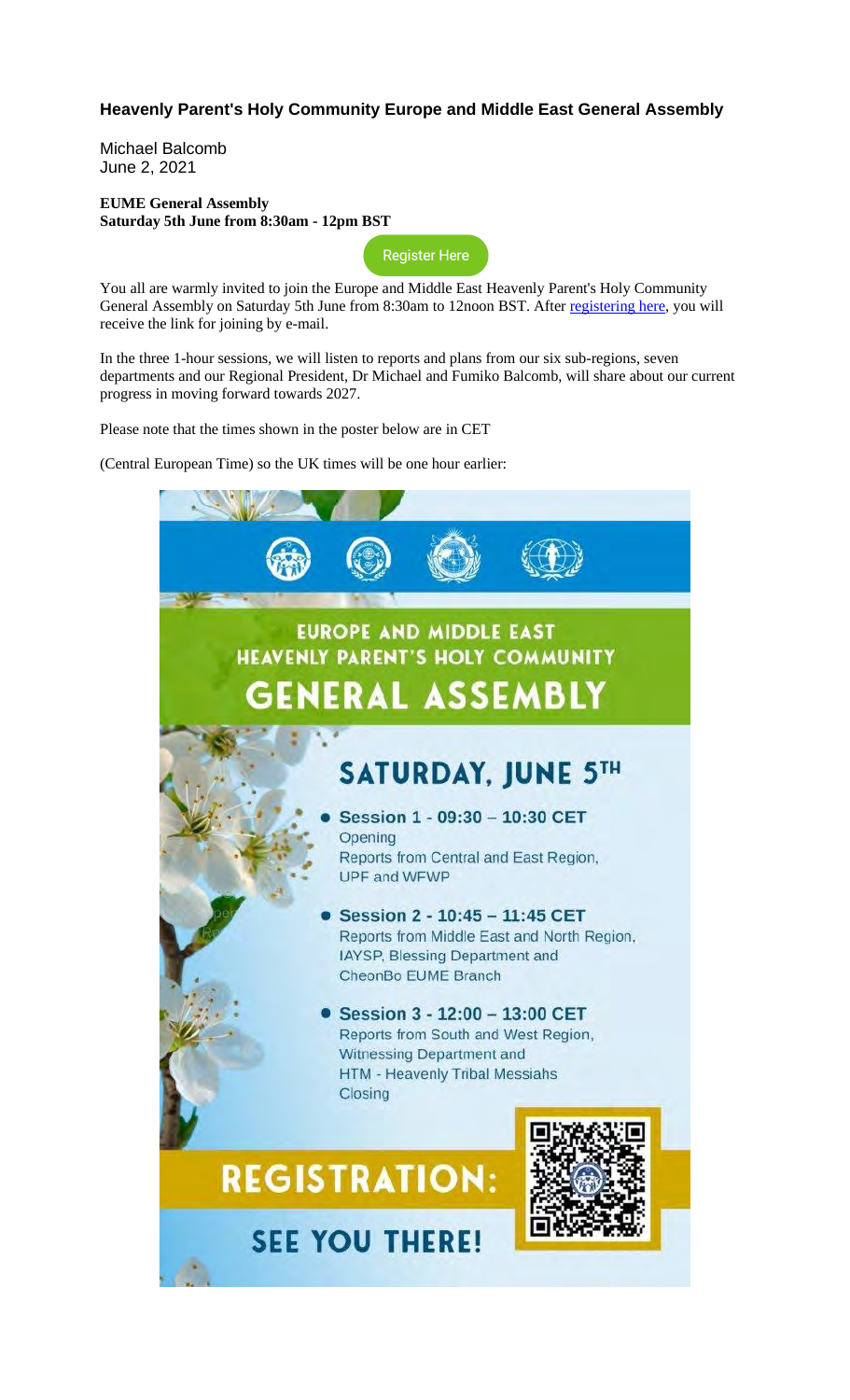

| <b>Topic</b>               | Europe and Middle East Heavenly Parent's Holy Community<br><b>General Assembly</b>                                                                                | N PARENT'S HOLY COM          |
|----------------------------|-------------------------------------------------------------------------------------------------------------------------------------------------------------------|------------------------------|
| <b>Description</b>         | Session 1 - 09:30 - 10:30 CET<br>Opening<br>Reports from:<br><b>Central Region</b><br>East Region<br><b>UPF</b><br><b>WFWP</b>                                    | <b>EDITATION FOR WORLD P</b> |
|                            | Session 2 - 10:45 - 11:45 CET<br>Reports from:<br>Middle East Region<br>North Region<br><b>IAYSP</b><br><b>Blessing Department</b><br>CheonBo EUME Branch         |                              |
|                            | Session 3 - 12:00 - 13:00 CET<br>Reports from:<br>South Region<br><b>West Region</b><br><b>Witnessing Department</b><br>HTM - Heavenly Tribal Messiahs<br>Closing |                              |
| <b>Time</b>                | Jun 5, 2021 09:30 AM in Amsterdam, Berlin, Rome, Stockholm,<br><b>Vienna</b>                                                                                      |                              |
|                            |                                                                                                                                                                   | * Required information       |
| First Name*                |                                                                                                                                                                   |                              |
| Last Name*                 |                                                                                                                                                                   |                              |
| Email Address <sup>*</sup> |                                                                                                                                                                   |                              |
|                            |                                                                                                                                                                   |                              |

# Confirm Email Address *\**

City *\**